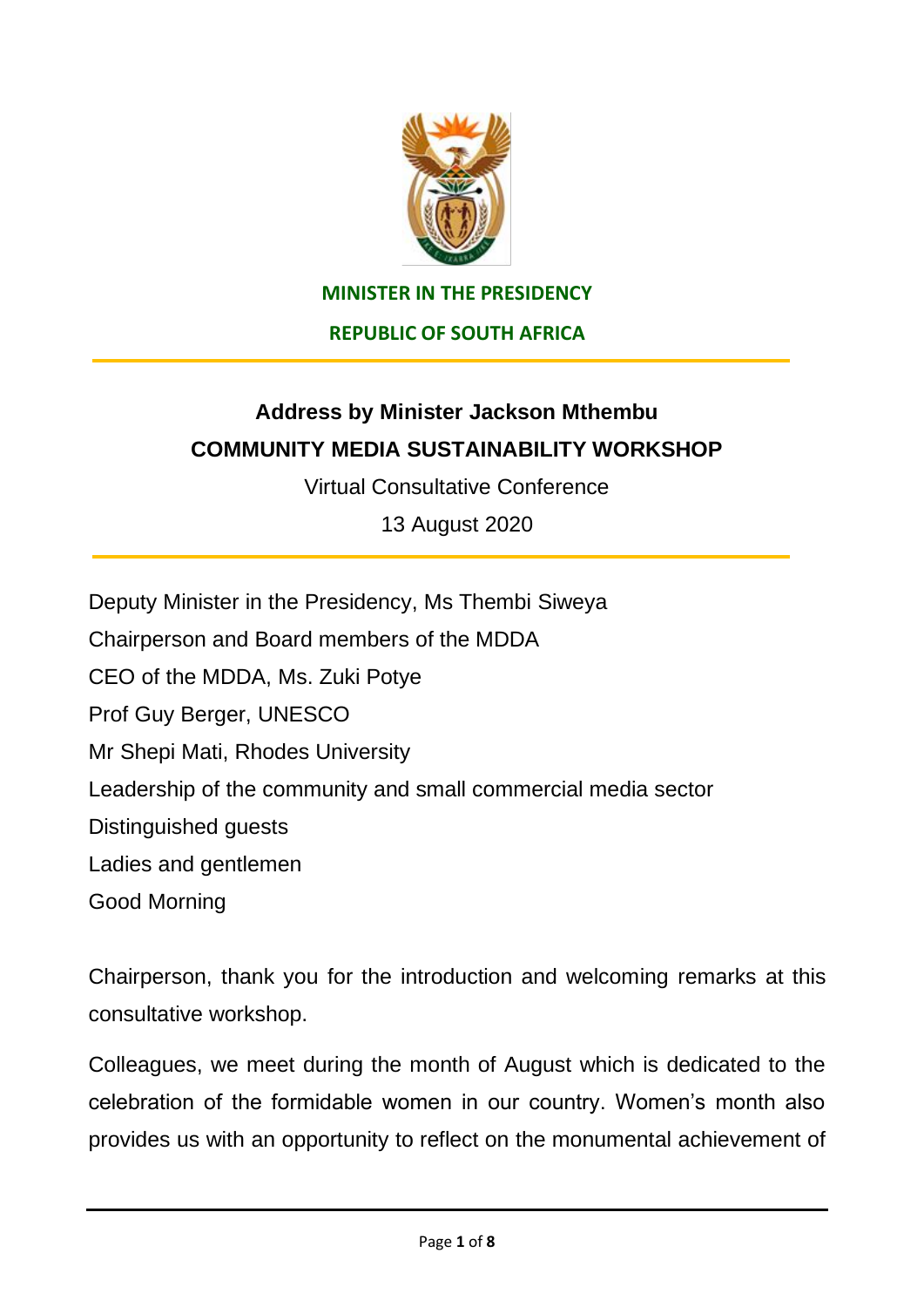the more than 20 000 women who marched to the Union Buildings on 9 August 1956 to protest against the extension of Pass Laws to women.

These phenomenal women paved the way for the many struggles for the emancipation of women to follow. Today, we recommit our pledge to realising women's rights for a gender equal future society.

We take this time to express our sincerest condolences to the family, friends and colleagues of South African radio broadcast veteran, Bob Mabena. We also extend the same to the families of community broadcast activists, government communicators and small commercial media activists who recently lost their lives to COVID-19 and other illnesses. Their selfless contribution to the South African media landscape will forever be imprinted in our hearts and minds.

Let me acknowledge, if they are in the audience the new MDDA board members as recommended by the National Assembly to the President for appointment.

As promised when I was appointed to this responsibility and at my first interaction with the sector, I stated that I will prioritise installing leadership stability at MDDA. As you all know by now, Parliament has completed the process of appointing the board members for the existing four vacancies and will be initiating the process for the upcoming two vacancies in October 2020.

I instructed the Board to prioritise the appointment of the Chief Executive Officer (CEO) and that was achieved, Ms Potye is now the MDDA CEO. There are other commitments and priority areas that needs to occupy our time, including engaging with policy and legislative related matters, funding for the community and small commercial print media, etc. and we must get the reports on those from the MDDA and the GCIS.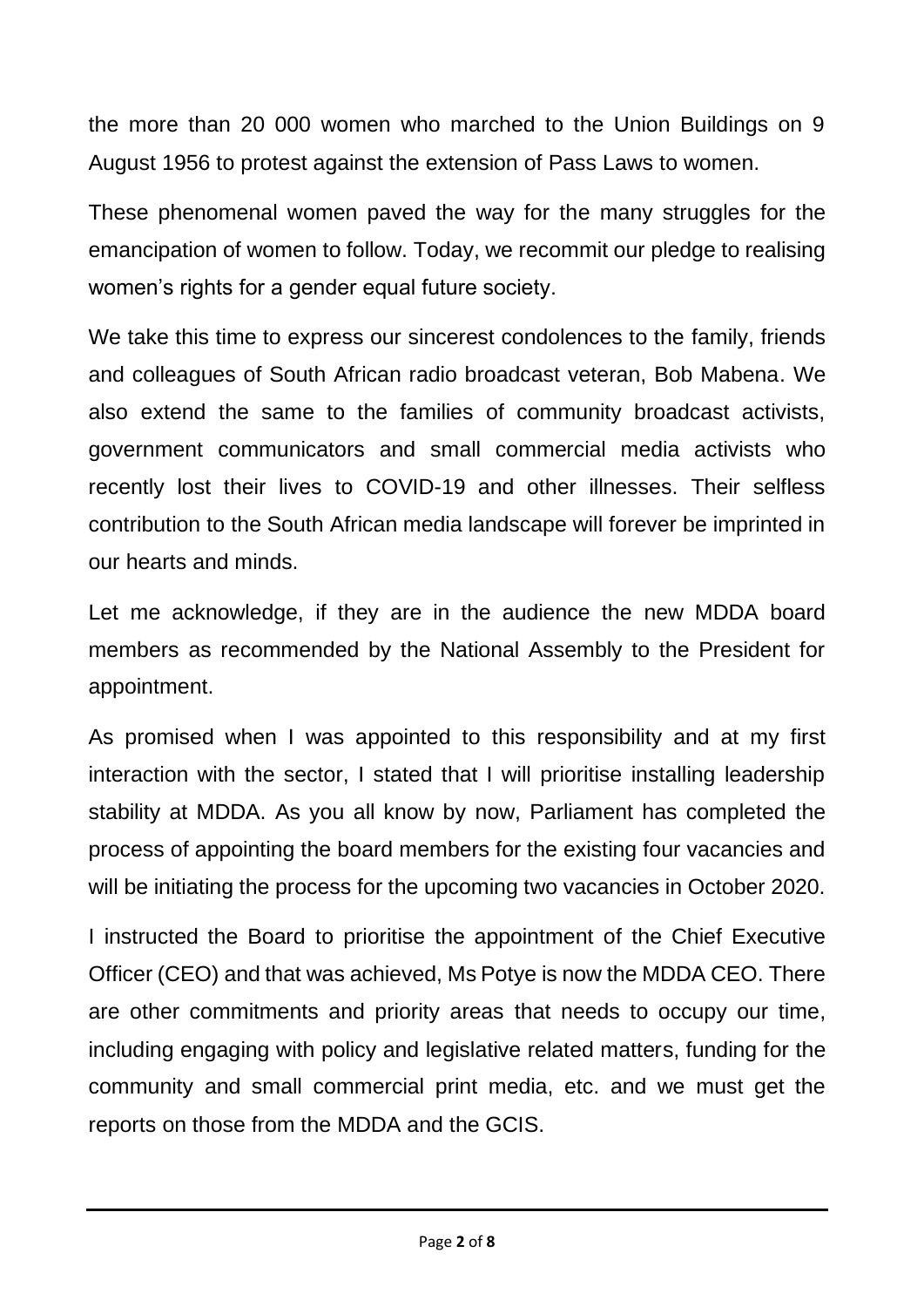In your invitation to me, you indicated that this consultative conference is in your Annual Performance Plan (APP), I accepted the invitation but must state that, I don't want this workshop to be another talk shop. The MDDA has produced a number of very useful Research Reports in its earlier years, which led to some interventions and initiatives by the industry and Parliament.

Government has through the  $4<sup>th</sup>$  and  $5<sup>th</sup>$  Administrations met with the sector through a number of summits like, the Media Transformation Colloquium 2016 and others in subsequent years. There is also international precedence and ideas that are a reference point for the sustainability of the sector.

After my appointment, I met the sector in August 2019, in Cape Town. A number of recommendations came out of these conversations. We must not again be seen to be consulting without implementation of the action plans concluded in other consultations.

Of cause, others may not be time bound like those relating to policy, lawmaking and those with huge budget implications. However, other recommendations are implementable and the MDDA, GCIS and other related state entities must tell us, how far is the implementation of those. How are we going to enhance the efforts of a District Development Model (DDM) as the grassroots platforms of communication?

Having said the above, I acknowledge that all our plans have been destructed by the worldwide pandemic - COVID-19, which negatively affected our work plan.

In 1994, South Africa emerged from apartheid with a highly monopolised media industry, characterised by very limited diversity of news or opinion, and the suppression of the voices of black people.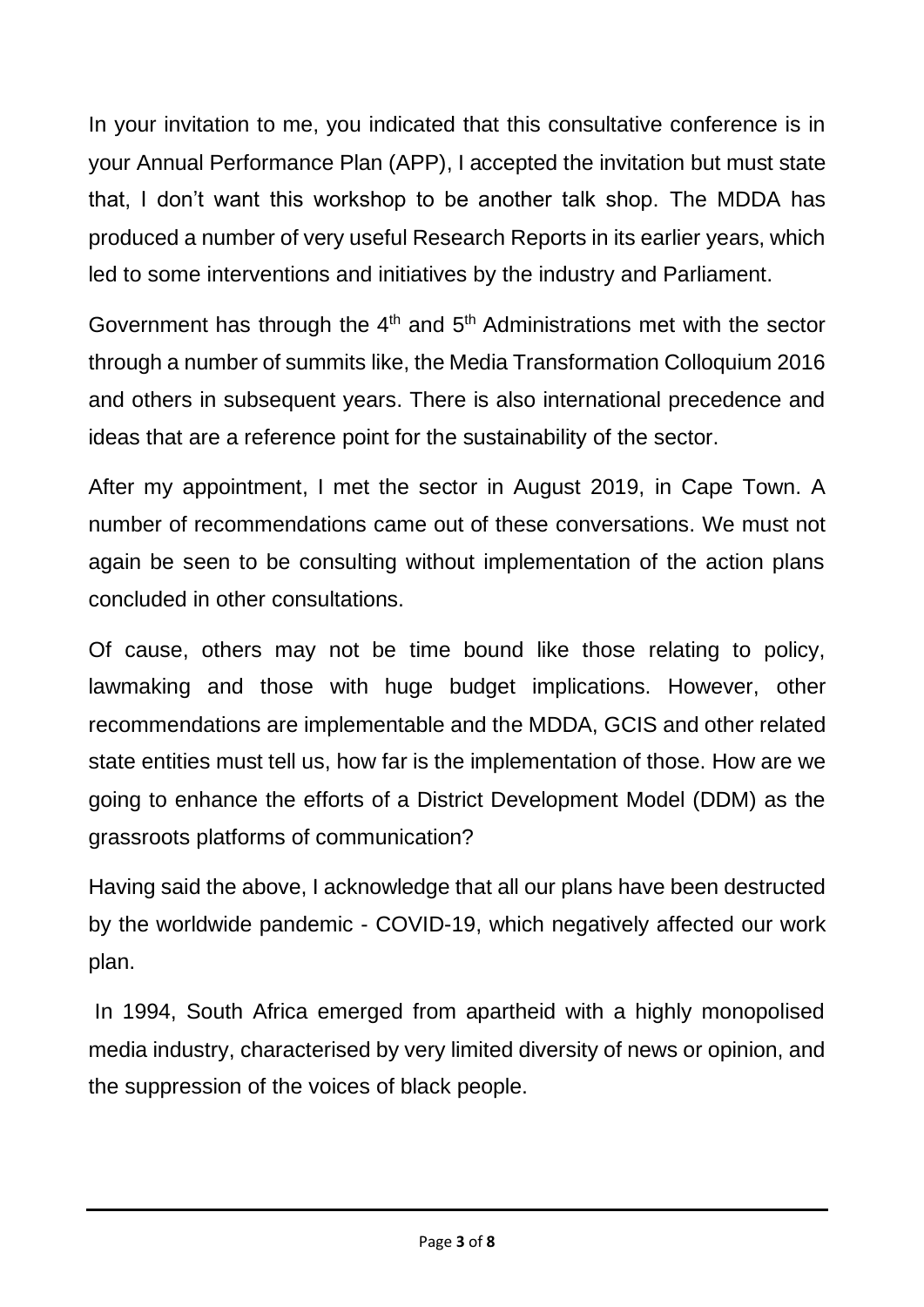The new democratic South Africa recognised the urgent and critical need for transformation of the media environment based on the key principle of freedom of expression, a right enshrined in our new Constitution.

In addition, media diversity and the invaluable role of the media to ensure access to information were from the start, understood as cornerstones of our democracy.

Diversity was - and is still seen today - a way in which new voices, new media sources, new language choices, diverse and representative content in terms of class, race, gender and geographic spread can be incorporated in the media environment, providing wider access and wider choice of media.

The need for such diversity has increased in importance as, globally, media has become more concentrated, limiting access, expression of diverse views and opinions and choice of sources of news.

Despite its more than 20 years of existence and considerable growth, which need to be correctly reflected and recorded, the sector remains highly fragile – a fact that the pandemic has brought sharply into focus with slashing of advertising budgets and the severe undervaluing of community media's role.

Community and small commercial media are critical in the battle of ideas, giving meaning and effect to the freedom of expression and the celebration of media freedom.

Besides its many other benefits, community and small commercial media's overwhelmingly unique selling point is that it deals with issues not adequately addressed by mainstream commercial media. The strengths of the community and small commercial media are well documented.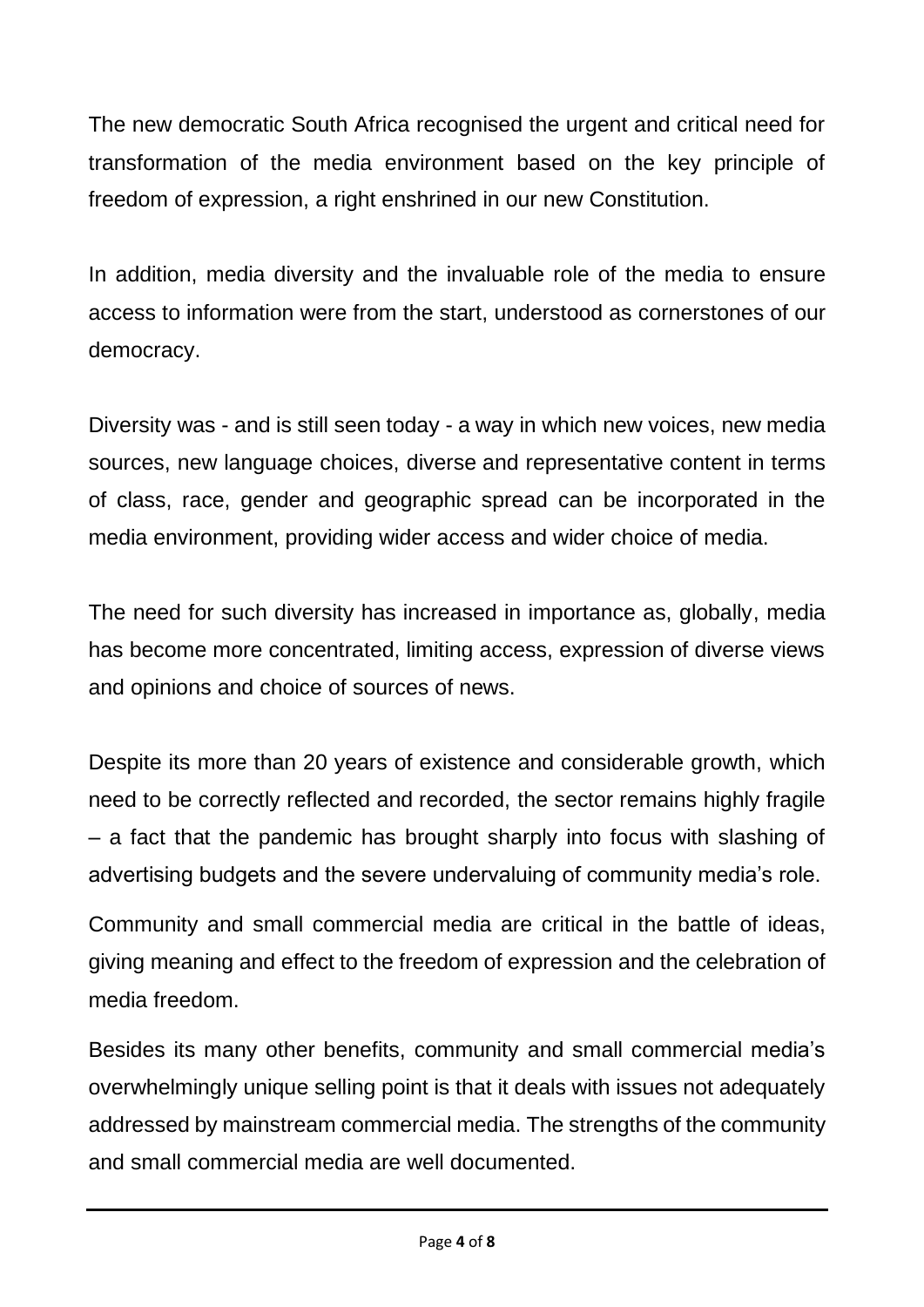The declaration of a national disaster in terms of the National Disaster Management Act of 2002 and the Lockdown have served to highlight the critical importance and vast potential of community and small commercial media, to most effectively convey messaging around COVID-19.

Messaging such as the washing of hands, physical distancing and the wearing of masks, have found concrete expression in the sector.

This is the media sector that is directly accessible to grassroots communities and importantly, publish or broadcast in the mix of languages spoken by the communities it serves. Important messages and messaging, as they would say, is therefore not lost in translation.

As government, we are fully aware that, despite the considerable progress that has been made in establishing a footprint of community and small commercial media projects across the country, there is still much more work to be done, if we are to realise our vision of a robust, people-centred, public participatory discourse that represent the diverse nature of our population and fully sustainable democracy.

Whilst government is currently supporting the sector, as best as we can on our own, we know we can do more in terms of identifying other role players that can support it. This includes lobbying the private sector for support as we have done since we have come into office.

Post 1994 government created constitutionally enshrined media freedom for all, an enabling legislative and policy environment, established a regulatory framework that supports media diversity, committed to financially supporting the objectives of media diversity and development, and established the mechanisms towards the achievement of those goals.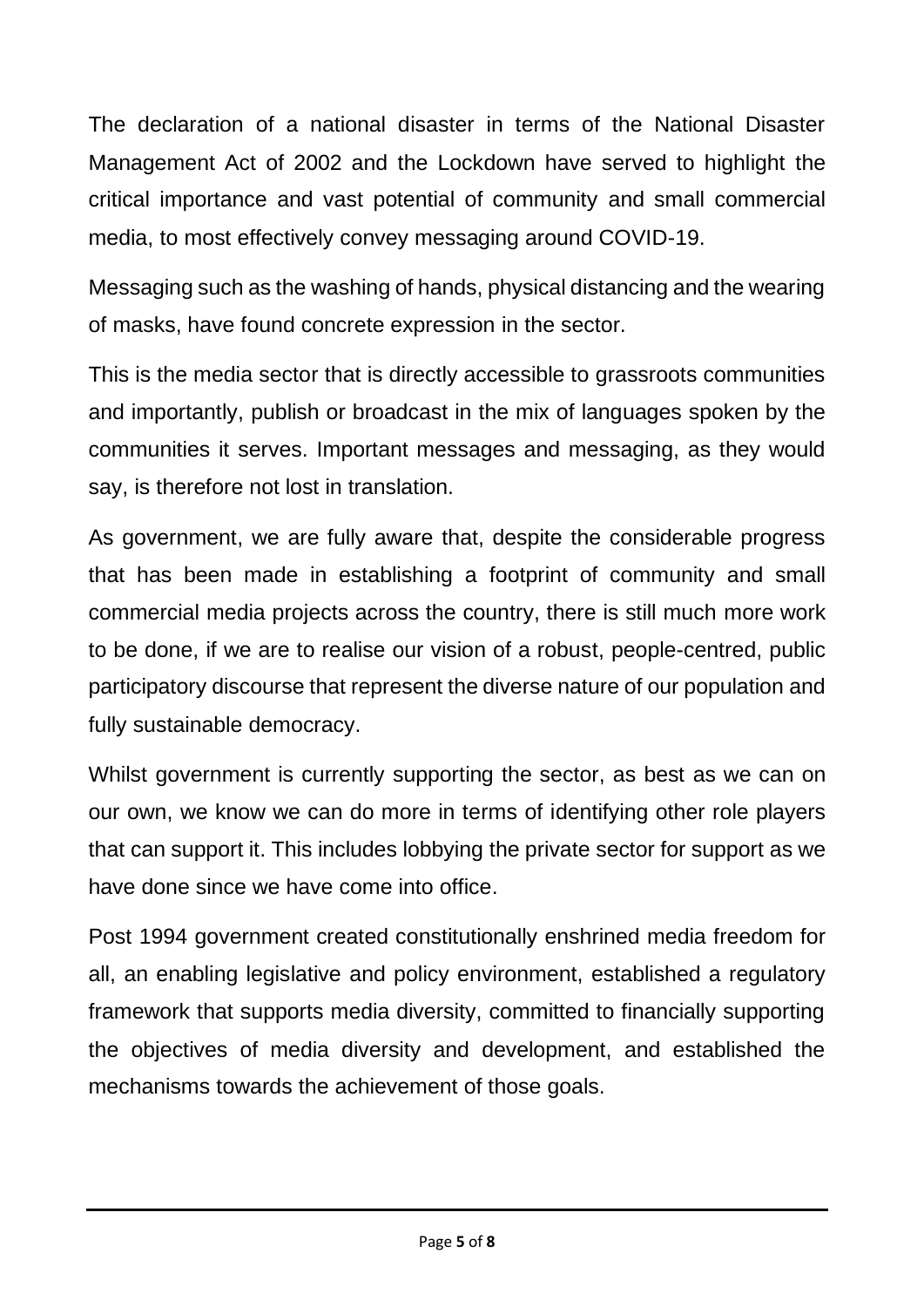In 2014, the MDDA celebrated its ten years of its existence. It enlisted its achievements, challenges and recommendations ahead.

We are now working towards the twenty years of its existence, we must reflect, how much have we improved from 2014 and what are the new challenging areas. With the increased exposure to the digital economy, what creative, innovative and practical solutions have we explored to support, strengthen and deepen media diversity and development?

There are many reasons for the continued challenges and fragility of the sector – ranging from the urgent need for transformation of the advertising industry; to a general lack of understanding of the value of community and small commercial media; compliance by the sector to basic regulatory requirements; sustainability and continuity of leadership of the sector, governance and management; at times lack of professional business operational systems and therefore increased opportunity for corruption within the sector; the depressed economy and now COVID-19.

Other factors such as shortage of skills, lack of sound audience and readership figures, the fact that many community media projects serve communities that have limited consumer power and are not lucrative markets for private sector advertisers contribute to the chronic battle for survival.

There should be no blame game and finger pointing, as we engage on mapping a sustainable future for the sector. The sector must also admit that it is also partly to blame in some instance with cases, as I indicated above, of poor governance and compliance with regulations, poor administration and lack of professionalism tarnishing the reputation of the sector as a whole.

As we approach 20 years since the promulgation of the MDDA Act, the government is still committed to supporting the sector, as a vehicle for nation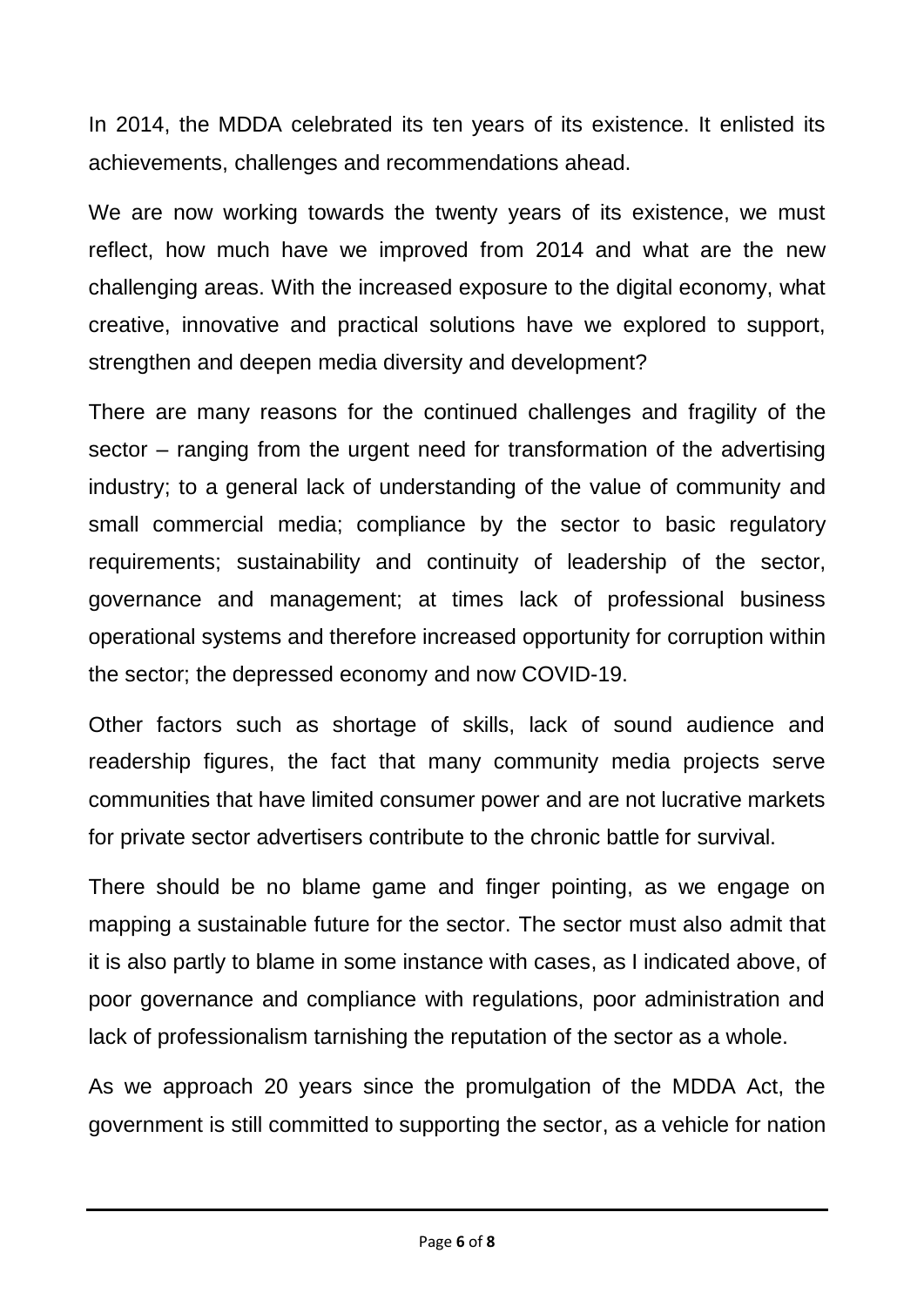building and public participation, and, as a sector that is crucial to the enhancement of democracy of our country.

Government established the MDDA in 2002, because of the need for supporting a vibrant community and small commercial media sector in the country, to safe guard our democracy and we fully recognise that the need is as great today, as it was then.

We are therefore delighted to have the opportunity at this consultative conference to consult the sector, government and all role players on strategies we must put in place to ensure sustainability of the sector over time.

The end result of the conference will be Terms of Reference for wide-ranging research that will inform the building of a sustainable model for the sector, the review and strengthening of the draft Discussion Paper on Media Transformation arising from the previous consultations, taking into account the digital economic opportunities, the current and post COVID-19 economic recovery plan and the new normal that has become a part of our lives.

We would like to assure both the MDDA, the community and small commercial media sector that government's commitment to supporting this critical research as we together work towards safeguarding the long-term future of our community media and the concrete legislative proposal that must be practical, fundable and implementable.

Our sustainability research project must also find ways and means through which community structures can have ownership and be party to the funding of the sector.

As we review the 20 years of the MDDA, we must have regard to the Integrated ICT White Paper recommendations, the draft Discussion Paper on